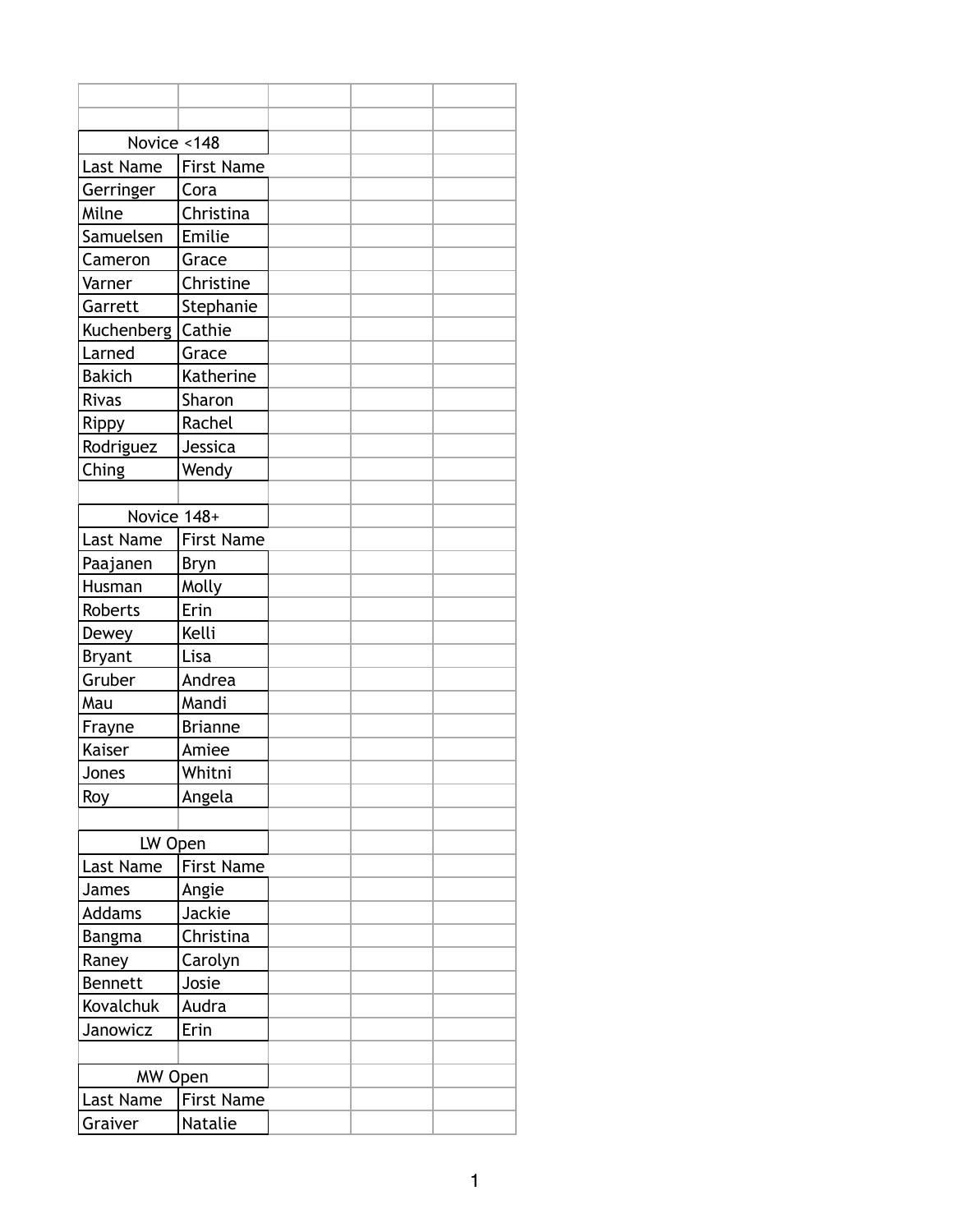| <b>Brege</b> | <b>Brogan</b>     |  |  |
|--------------|-------------------|--|--|
| Ebach        | Katie             |  |  |
| Trautschold  | Kate              |  |  |
| Carpenter    | Elizabeth         |  |  |
|              |                   |  |  |
|              |                   |  |  |
| HW Open      |                   |  |  |
| Last Name    | <b>First Name</b> |  |  |
| Batyik       | China             |  |  |
| Thatcher     | Rachel            |  |  |
| Adams        | Mollie            |  |  |
| Zack         | Colette           |  |  |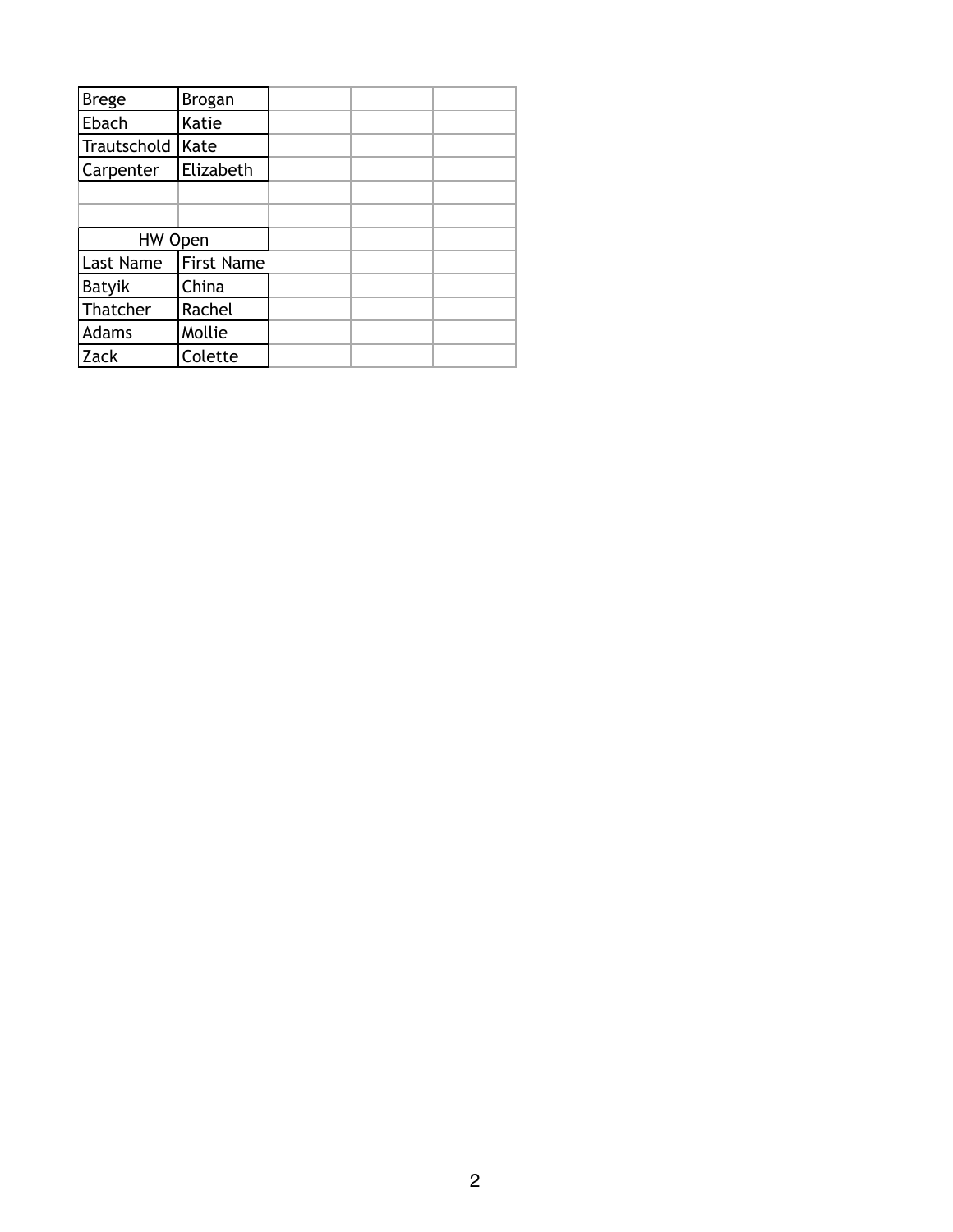| Novice<148     |               |                   |                 |               |          |         |
|----------------|---------------|-------------------|-----------------|---------------|----------|---------|
|                |               | Competitor        | <b>Deadlift</b> |               |          | Conan's |
| Order          | Last Name     | <b>First Name</b> | Score           | <b>Points</b> | Subtotal | Score   |
| 13             | Ching         | Wendy             | 3/345           | 11.5          | 11.5     | 216'    |
| 8              | Larned        | Grace             | 3/305           | 8.5           | 8.5      | 270     |
| 11             | Rippy         | Rachel            | 3/365           | 13            | 13       | 285'    |
| 6              | Garrett       | Stephanie         | 3/285           | 5.5           | 5.5      | 276'    |
| 4              | Cameron       | Grace             | 3/265           | 2.5           | 2.5      | 330'    |
| 5              | Varner        | Christine         | 3/285           | 5.5           | 5.5      | 290'    |
| 3              | Samuelsen     | Emilie            | 3/245           | 1             |          | 274     |
| 12             | Rodriguez     | Jessica           | 3/265           | 2.5           | 2.5      | 248'    |
| 9              | <b>Bakich</b> | Katherine         | 3/345           | 11.5          | 11.5     | 240'    |
| 1              | Gerringer     | Cora              | 3/325           | 10            | 10       | 210'    |
| 10             | <b>Rivas</b>  | Sharon            | 3/305           | 8.5           | 8.5      | 127'    |
| $\overline{2}$ | Milne         | Christina         | 3/285           | 5.5           | 5.5      | 214'    |
| 7              | Kuchenberg    | Cathie            | 3/285           | 5.5           | 5.5      | 127'    |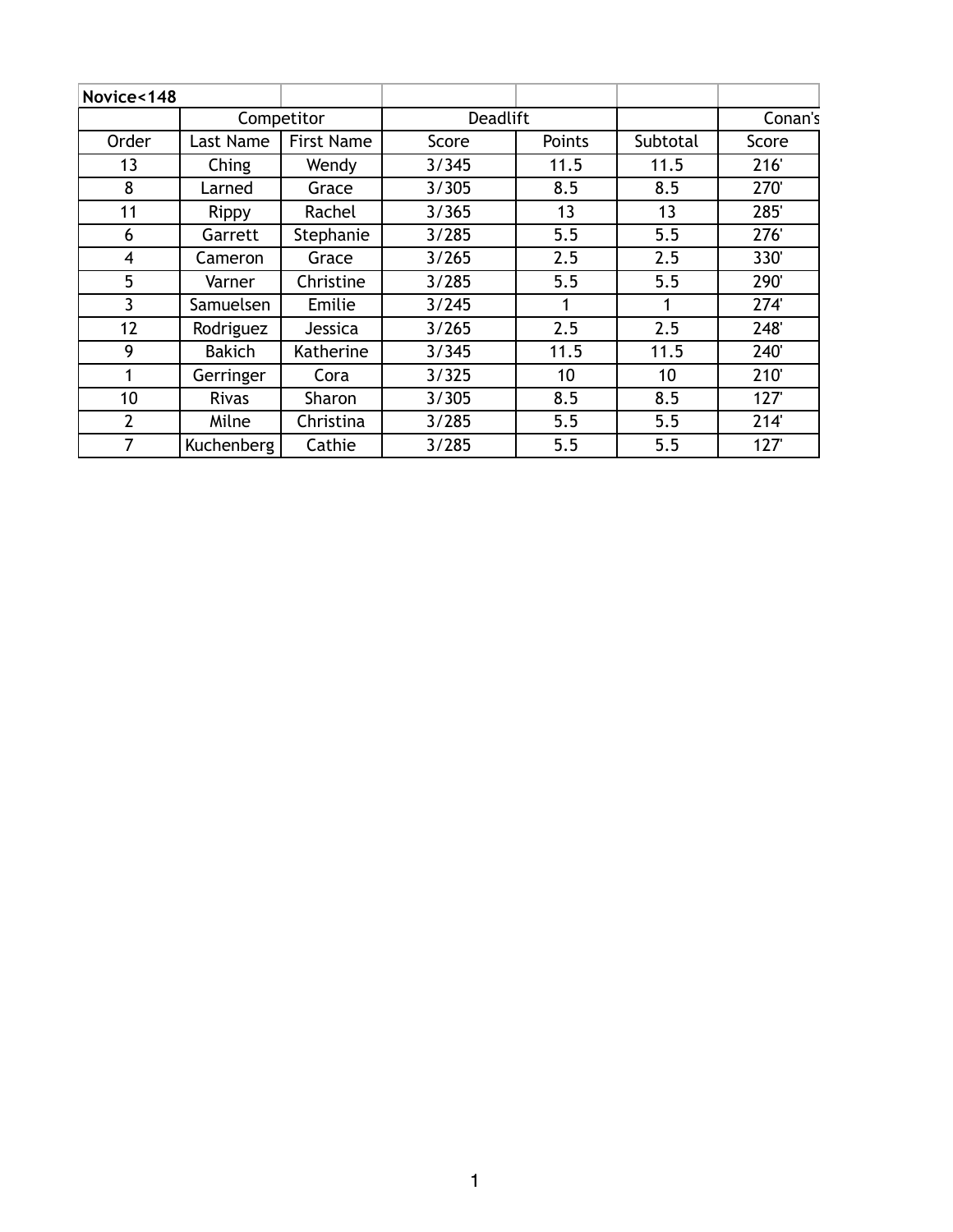| ; Wheel |          |                | <b>Viking Press</b> |                 |                | Odd Object Carry Medley |
|---------|----------|----------------|---------------------|-----------------|----------------|-------------------------|
| Points  | Subtotal | Score          | Points              | Subtotal        | Score          | Points                  |
| 5       | 16.5     | 20             | 13                  | 29.5            | 57.33          | 13                      |
| 8       | 16.5     | 19             | 12                  | 28.5            | 59.9           | 12                      |
| 11      | 24       | 16             | 11                  | 35 <sub>2</sub> | 3              | 7                       |
| 10      | 15.5     | 10             | 8                   | 23.5            | 3              | $\overline{7}$          |
| 13      | 15.5     | 11             | 9.5                 | 25              | 3              | 7                       |
| 12      | 17.5     | 9              |                     | 24.5            | 3              |                         |
| 9       | 10       | 11             | 9.5                 | 19.5            | 3              | $\overline{7}$          |
| 7       | 9.5      | 6              | 4.5                 | 14              | 3              | 7                       |
| 6       | 17.5     | 4              | 3                   | 20.5            | 3              |                         |
| 3       | 13       | $\overline{2}$ | $\overline{2}$      | 15              | 3              | 7                       |
| 1.5     | 10       | 8              | 6                   | 16              | 3              | 7                       |
| 4       | 9.5      | 6              | 4.5                 | 14              | $\overline{2}$ | 1.5                     |
| 1.5     | 7        | 1              |                     | 8               | $\overline{2}$ | 1.5                     |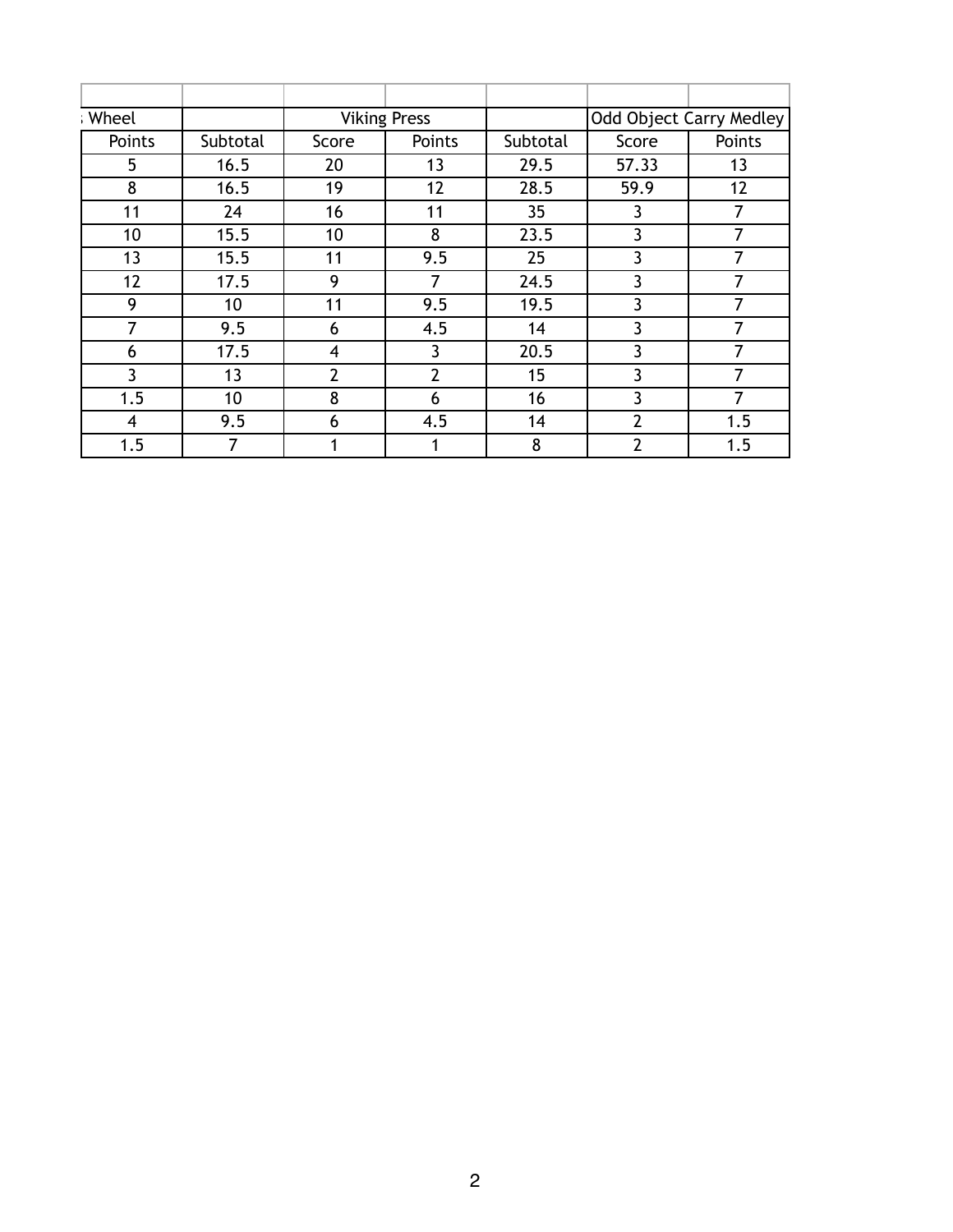|          |                | Stone Over Bar |                    |                |
|----------|----------------|----------------|--------------------|----------------|
| Subtotal | Score          | Points         | <b>Final Total</b> | Placing        |
| 42.5     | 9              | 11.5           | 54                 | 1              |
| 40.5     | 11             | 13             | 53.5               | $\overline{2}$ |
| 42       | 8              | 9.5            | 51.5               | 3              |
| 30.5     | 8              | 9.5            | 40                 | 4              |
| 32       | 7              | 7.5            | 39.5               | 5              |
| 31.5     | 7              | 7.5            | 39                 | 6              |
| 26.5     | 4              | 6              | 32.5               | 7              |
| 21       | 9              | 11.5           | 32.5               | 7              |
| 27.5     | $\overline{2}$ | 4              | 31.5               | 9              |
| 22       | 3              | 5              | 27                 | 10             |
| 23       | 0              | 0              | 23                 | 11             |
| 15.5     | 1              | 3              | 18.5               | 12             |
| 9.5      | 0              | 0              | 9.5                | 13             |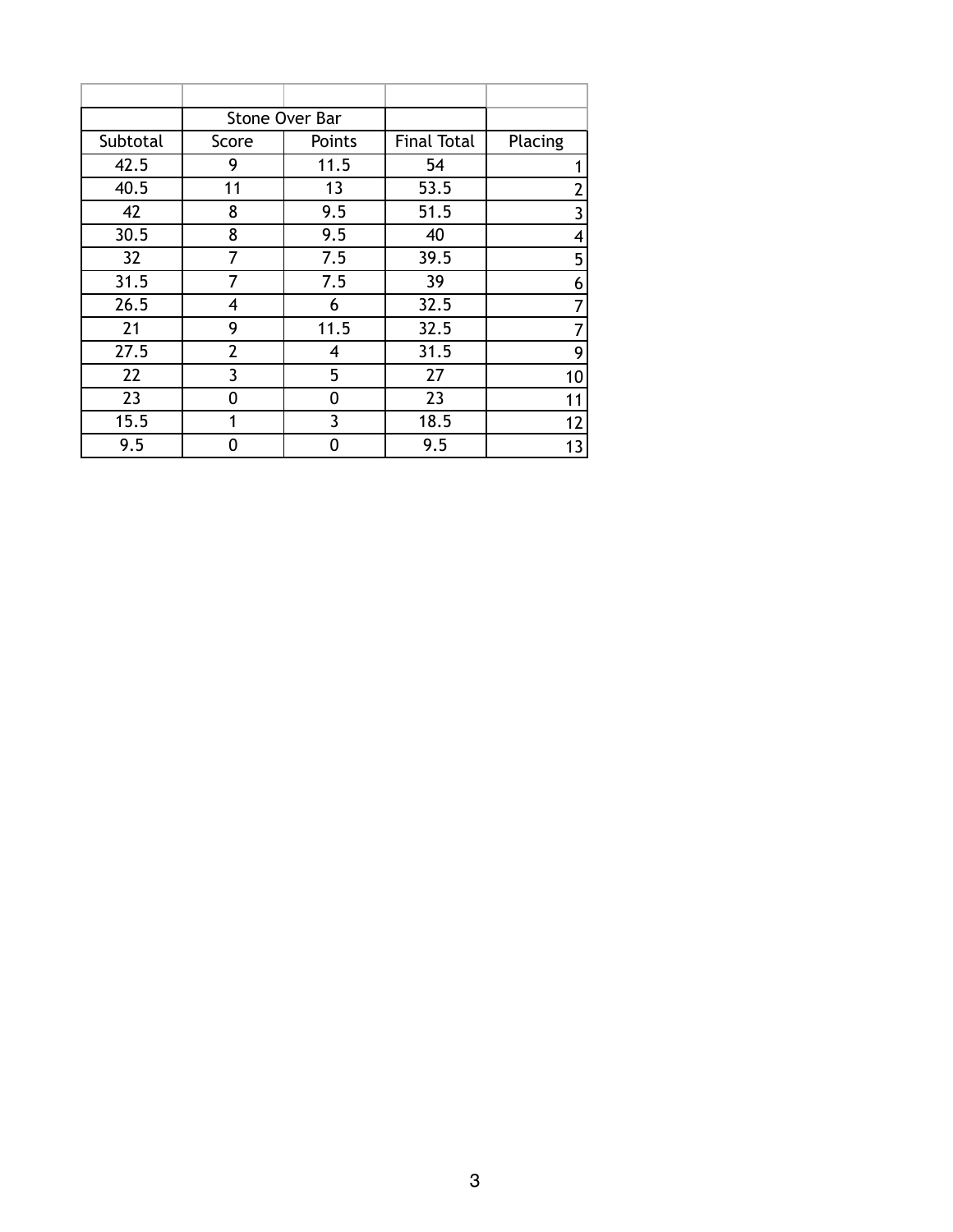| Novice 148+    |               |                               |       |        |          |       |
|----------------|---------------|-------------------------------|-------|--------|----------|-------|
|                |               | Competitor<br><b>Deadlift</b> |       |        | Conan's  |       |
| Order          | Last Name     | <b>First Name</b>             | Score | Points | Subtotal | Score |
| 4              | Dewey         | Kelli                         | 3/345 | 6.5    | 6.5      | 300'  |
| $\overline{2}$ | Husman        | Molly                         | 3/365 | 9.5    | 9.5      | 255'  |
| 6              | Gruber        | Andrea                        | 3/365 | 9.5    | 9.5      | 197   |
| 7              | Mau           | Mandi                         | 3/345 | 6.5    | 6.5      | 160'  |
| 5              | <b>Bryant</b> | Lisa                          | 3/325 | 4.5    | 4.5      | 240'  |
| 3              | Roberts       | Erin                          | 3/365 | 9.5    | 9.5      | 180'  |
| 8              | Frayne        | <b>Brianne</b>                | 3/365 | 9.5    | 9.5      | 180'  |
| 10             | Jones         | Whitni                        | 2/265 |        |          | 272'  |
|                | Paajanen      | Bryn                          | 3/285 | 2.5    | 2.5      | 196'  |
| 9              | Kaiser        | Amiee                         | 3/325 | 4.5    | 4.5      | 75'   |
| 11             | Roy           | Angela                        | 3/285 | 2.5    | 2.5      | 48'   |
|                |               |                               |       |        |          |       |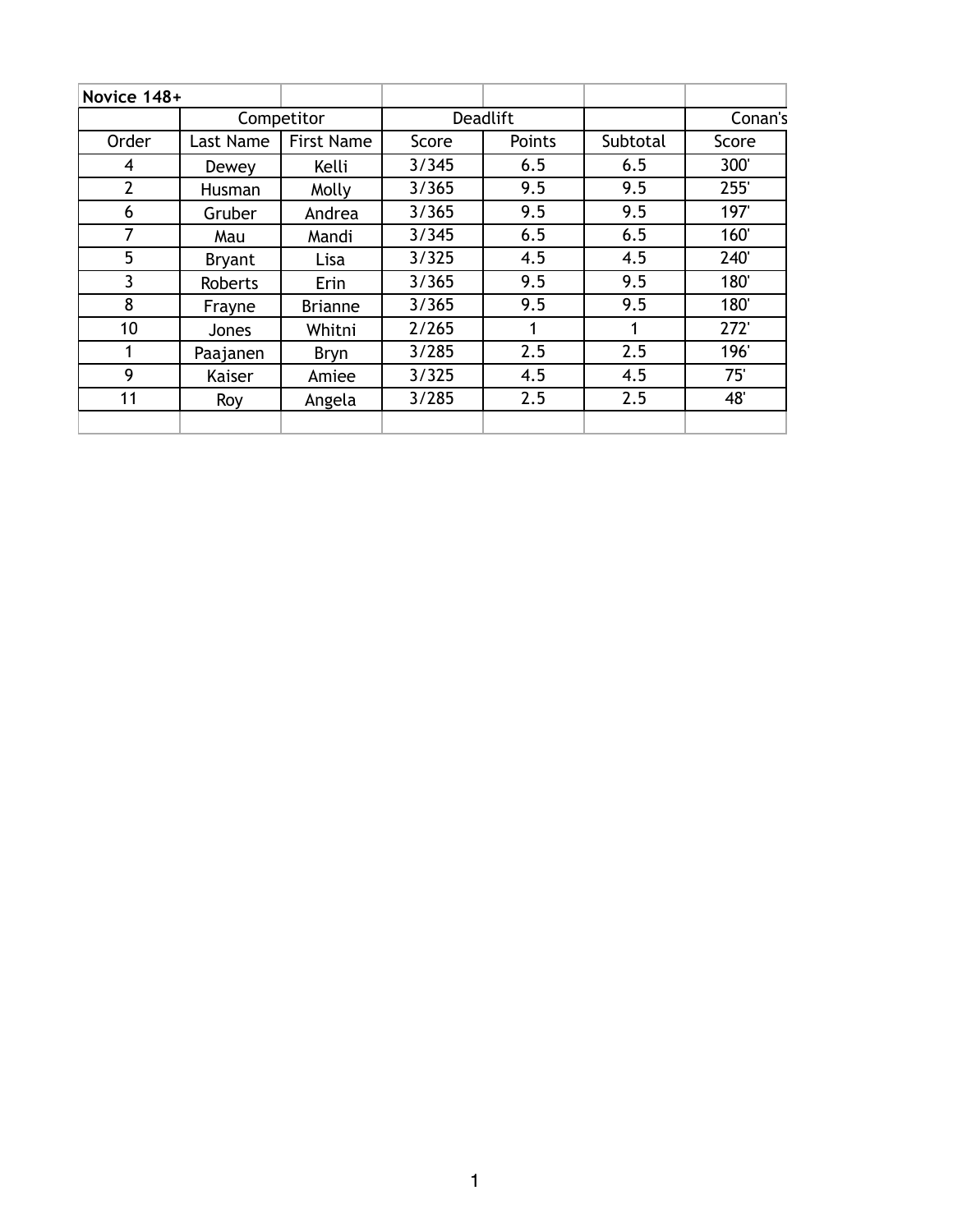| ; Wheel |          |       | <b>Viking Press</b> |          |                | Odd Object Carry Medley |
|---------|----------|-------|---------------------|----------|----------------|-------------------------|
| Points  | Subtotal | Score | Points              | Subtotal | Score          | Points                  |
| 11      | 17.5     | 23    | 11                  | 28.5     | 56.53          | 11                      |
| 9       | 18.5     | 13    | 6                   | 24.5     | 3              | 9                       |
| 7       | 16.5     | 18    | 9.5                 | 26       | 3              | 9                       |
| 3       | 9.5      | 14    | 7.5                 | 17       | 3              | 9                       |
| 8       | 12.5     | 18    | 9.5                 | 22       | $\overline{2}$ | $\overline{4}$          |
| 4.5     | 14       | 14    | 7.5                 | 21.5     | $\overline{2}$ | $\overline{4}$          |
| 4.5     | 14       | 11    | 5                   | 19       | $\overline{2}$ | 4                       |
| 10      | 11       | 7     | 3                   | 14       | $\overline{2}$ | 4                       |
| 6       | 8.5      | 5     |                     | 9.5      | $\overline{2}$ | $\overline{4}$          |
| 2       | 6.5      | 10    | 4                   | 10.5     | $\overline{2}$ | 4                       |
|         | 3.5      | 6     | $\overline{2}$      | 5.5      | $\overline{2}$ | 4                       |
|         |          |       |                     |          |                |                         |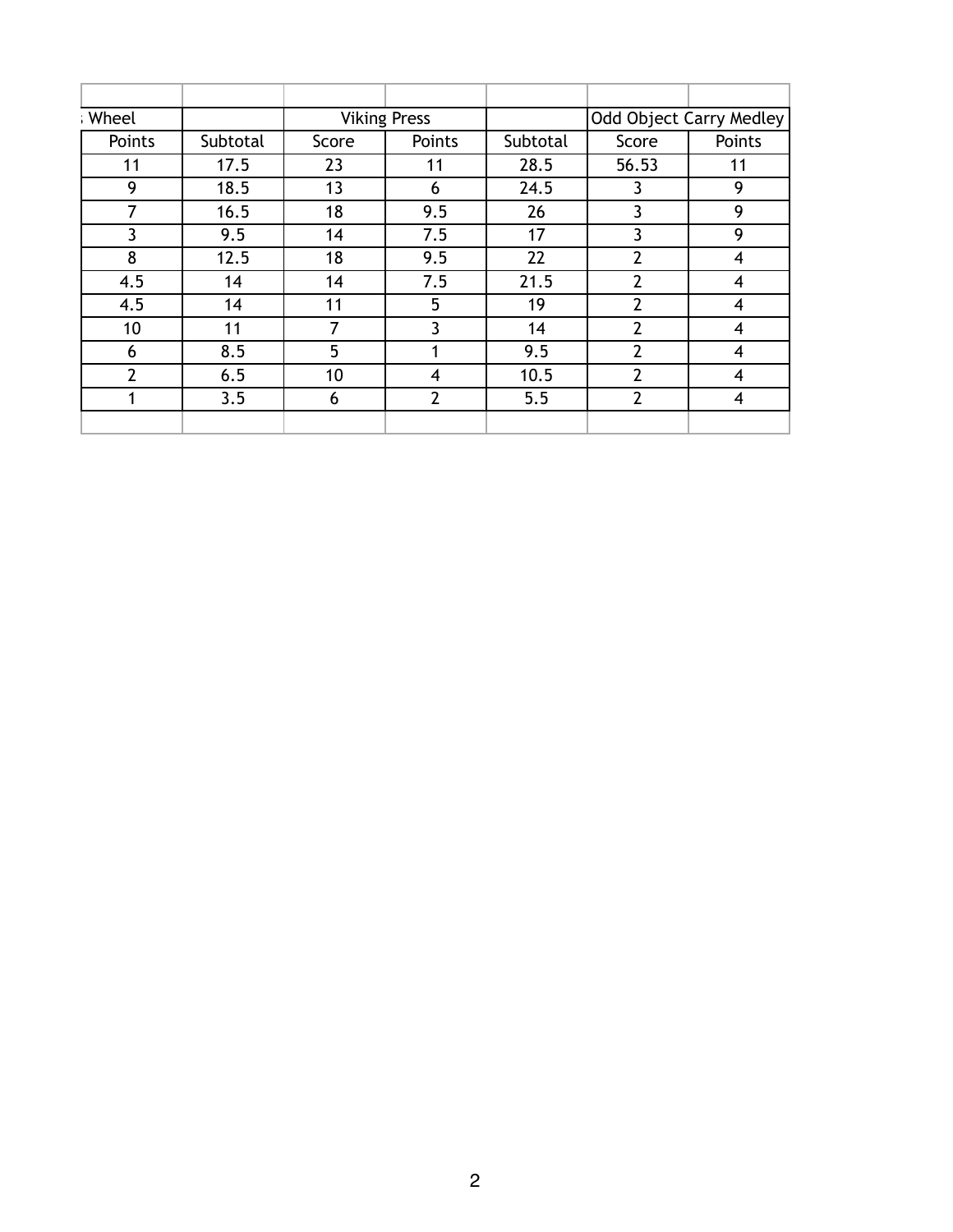|                 |                | Stone Over Bar |                    |               |                            |
|-----------------|----------------|----------------|--------------------|---------------|----------------------------|
| Subtotal        | Score          | Points         | <b>Final Total</b> | Placing       |                            |
| 39.5            | 10             | 11             | 50.5               |               |                            |
| 33.5            | 7              | 8              | 41.5               | $\mathcal{P}$ | $\star$                    |
| 35 <sub>1</sub> | 5              | 6.5            | 41.5               | 3             | $\star$                    |
| 26              | 8              | 9.5            | 35.5               | 4             |                            |
| 26              | 8              | 9.5            | 35.5               | 4             |                            |
| 25.5            | 5              | 6.5            | 32                 | 6             |                            |
| 23              | 4              | 4.5            | 27.5               |               |                            |
| 18              | $\overline{2}$ | 3              | 21                 | 8             |                            |
| 13.5            | 4              | 4.5            | 18                 | 9             |                            |
| 14.5            | 0              | $\mathbf 0$    | 14.5               | 10            |                            |
| 9.5             |                | $\overline{2}$ | 11.5               | 11            |                            |
|                 |                |                |                    |               | *Tied - Event look back cd |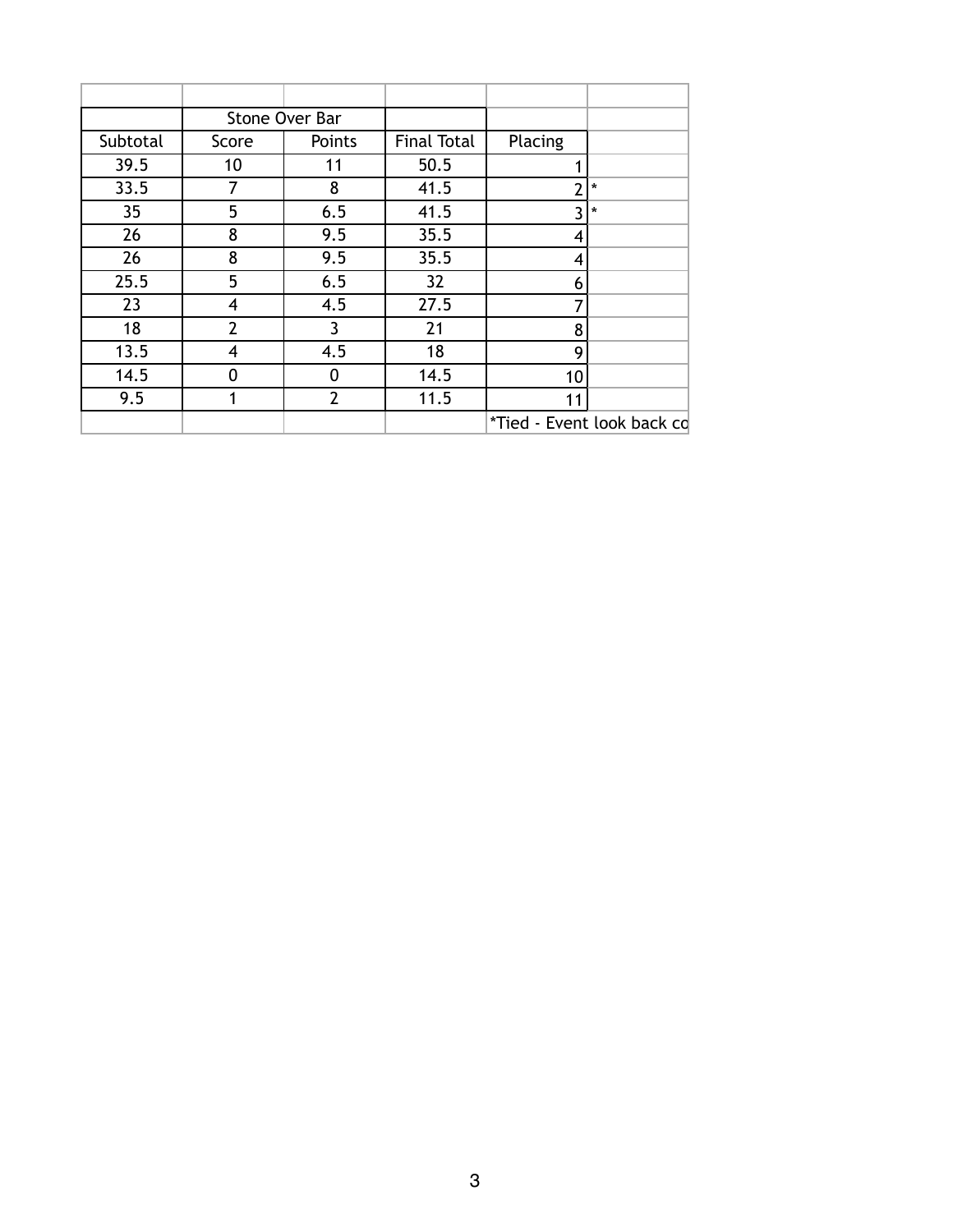| LW Open |                  |                   |       |                 |          |         |
|---------|------------------|-------------------|-------|-----------------|----------|---------|
|         | Competitor       |                   |       | <b>Deadlift</b> |          | Conan's |
| Order   | Last Name        | <b>First Name</b> | Score | Points          | Subtotal | Score   |
|         | Bangma           | Christina         | 2/405 | O               | b        | 192'    |
| 4       | Raney            | Carolyn           | 3/485 |                 |          | 236     |
| 6       | <b>Kovalchuk</b> | Audra             | 3/385 | 4               | 4        | 144     |
| 5       | <b>Bennett</b>   | Josie             | 3/365 | 2.5             | 2.5      | 47      |
| 2       | <b>Addams</b>    | Jackie            | 3/365 | 2.5             | 2.5      | 121'    |
|         | <b>James</b>     | Angie             | 1/345 |                 |          | 183     |
|         | Janowicz         | Erin              | 3/405 | 5               | 5        | 88'     |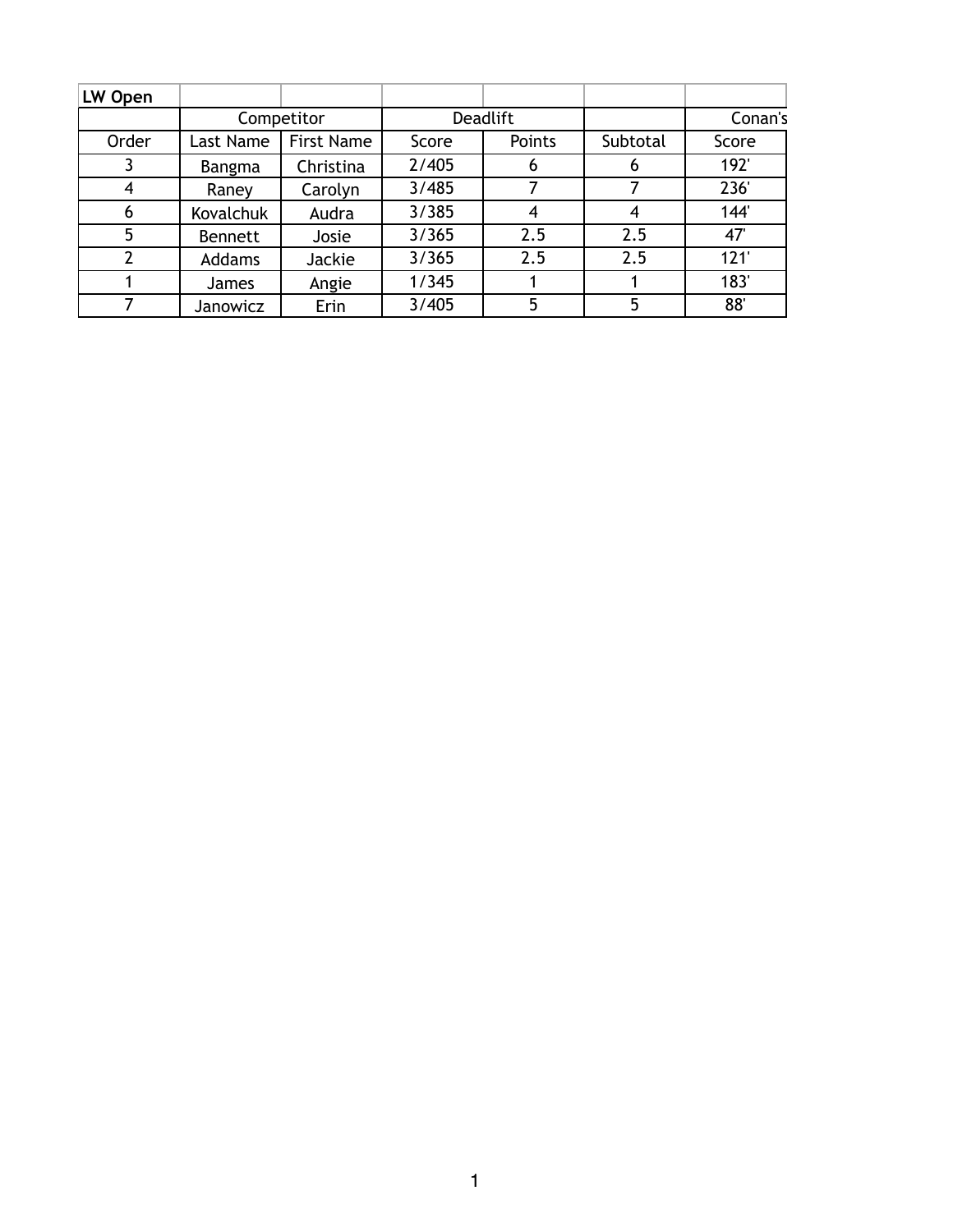| : Wheel |          |       | <b>Viking Press</b> |          |       | Odd Object Carry Medley |
|---------|----------|-------|---------------------|----------|-------|-------------------------|
| Points  | Subtotal | Score | Points              | Subtotal | Score | Points                  |
|         | 12       | 15    |                     | 19       | 56.38 |                         |
|         | 14       | 13    | n                   | 20       | 59.98 |                         |
|         |          |       |                     |          |       | 2.5                     |
|         | 3.5      |       |                     | 5.5      | 58.97 |                         |
|         | 5.5      | 10    |                     | 9.5      |       | 2.5                     |
|         | n        | 12    | 5                   | 11       |       | 2.5                     |
|         |          |       |                     |          |       | 2.5                     |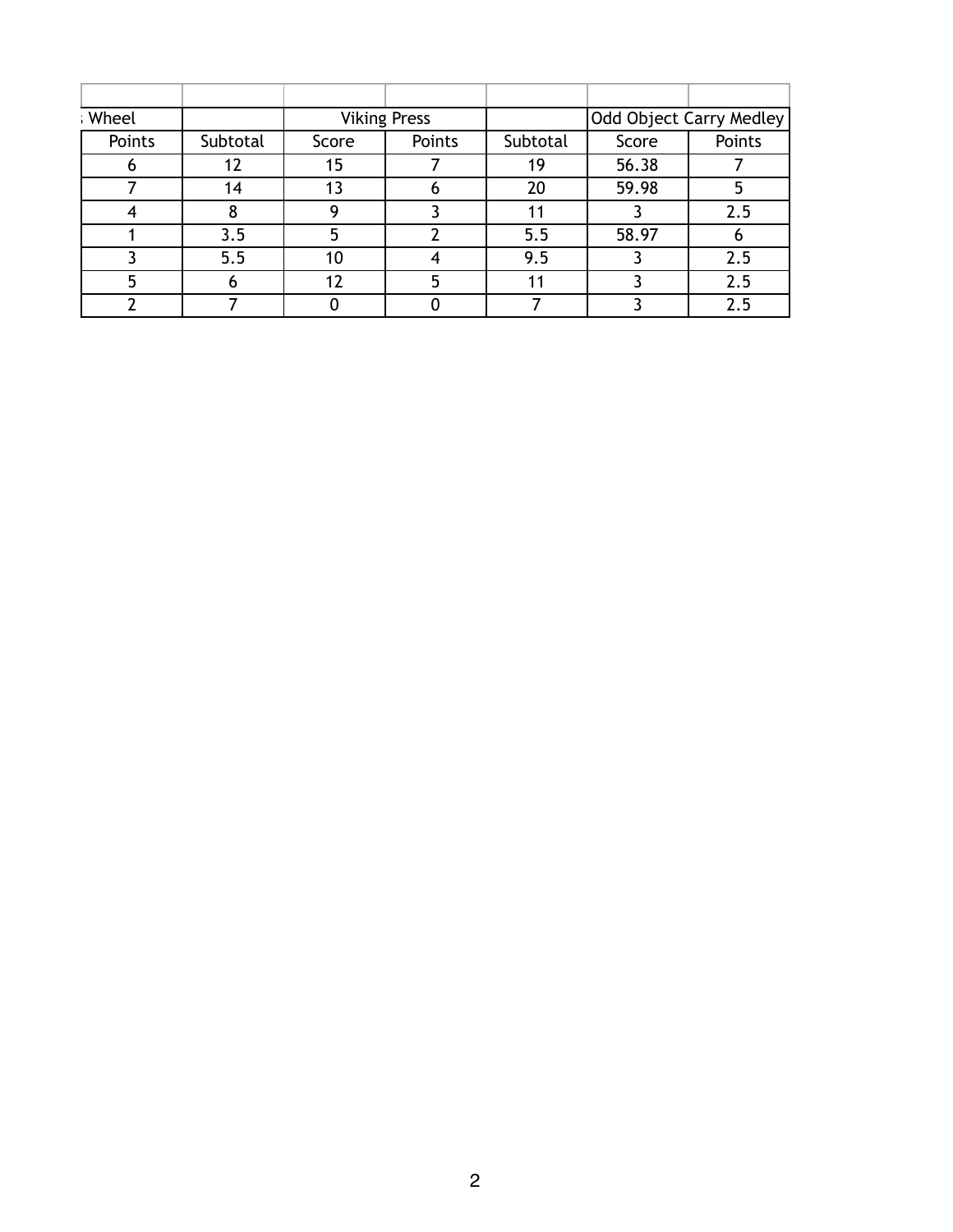|          |       | Stone Over Bar |                    |         |
|----------|-------|----------------|--------------------|---------|
| Subtotal | Score | Points         | <b>Final Total</b> | Placing |
| 26       | 12    |                | 33                 |         |
| 25       | 8     | 5.5            | 30.5               |         |
| 13.5     | 8     | 5.5            | 19                 |         |
| 11.5     |       |                | 15.5               |         |
| 12       |       | $\mathcal{P}$  | 14                 |         |
| 13.5     |       |                | 13.5               |         |
| 9.5      | 5     |                | 12.5               |         |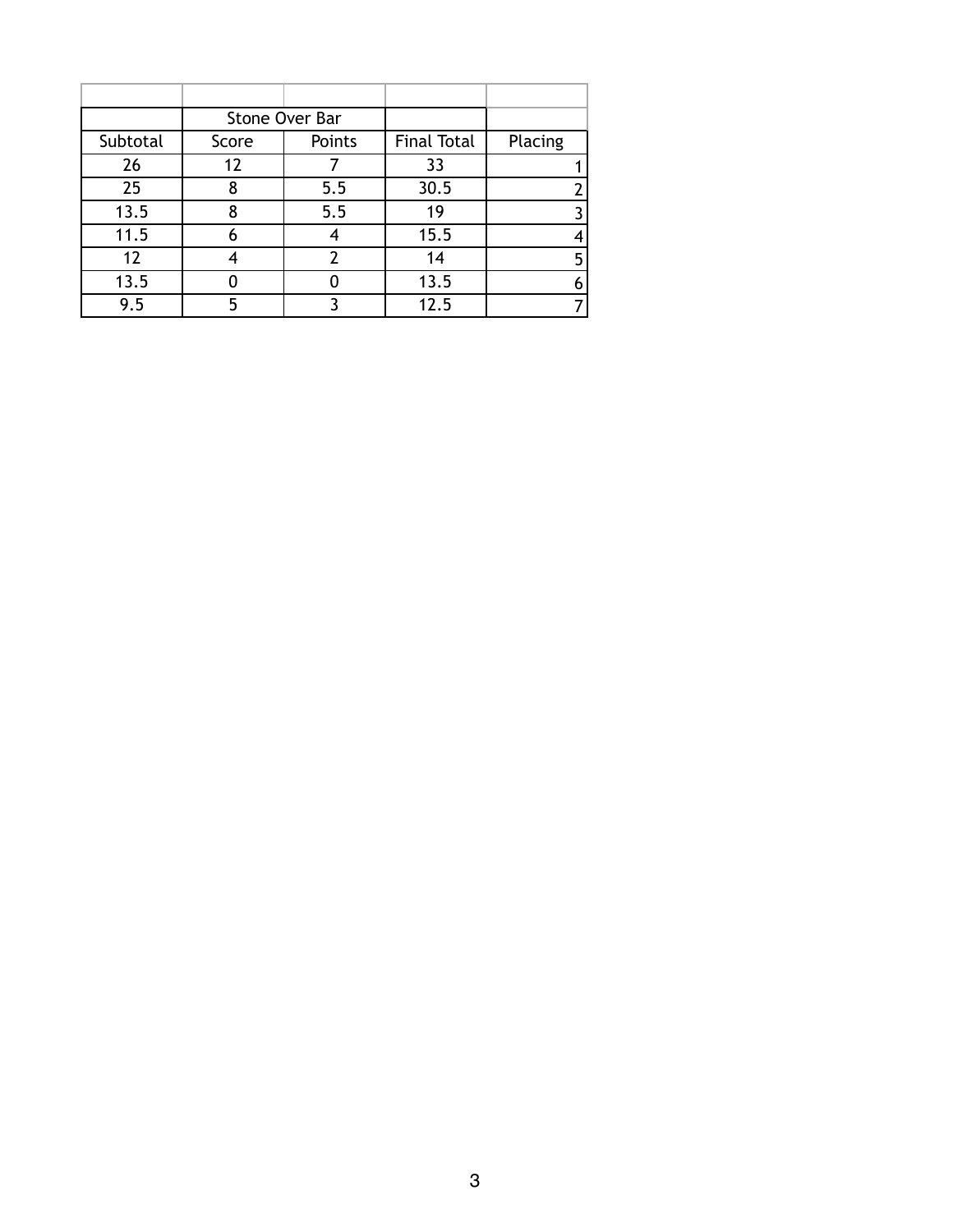| <b>MW Open</b> |              |                   |       |                 |          |         |
|----------------|--------------|-------------------|-------|-----------------|----------|---------|
|                |              | Competitor        |       | <b>Deadlift</b> |          | Conan's |
| Order          | Last Name    | <b>First Name</b> | Score | Points          | Subtotal | Score   |
| 5              | Carpenter    | Elizabeth         | 1/345 |                 |          | 201'    |
| 4              | Trautschold  | Kate              | 3/385 | 4               | 4        | 208     |
| 3              | Ebach        | Katie             | 2/445 | 5               | 5        | 123'    |
| $\mathcal{P}$  | <b>Brege</b> | <b>Brogan</b>     | 2/365 | 2.5             | 2.5      | 11'     |
|                | Graiver      | Natalie           | 2/365 | 2.5             | 2.5      | O       |
|                |              |                   |       |                 |          |         |
|                |              |                   |       |                 |          |         |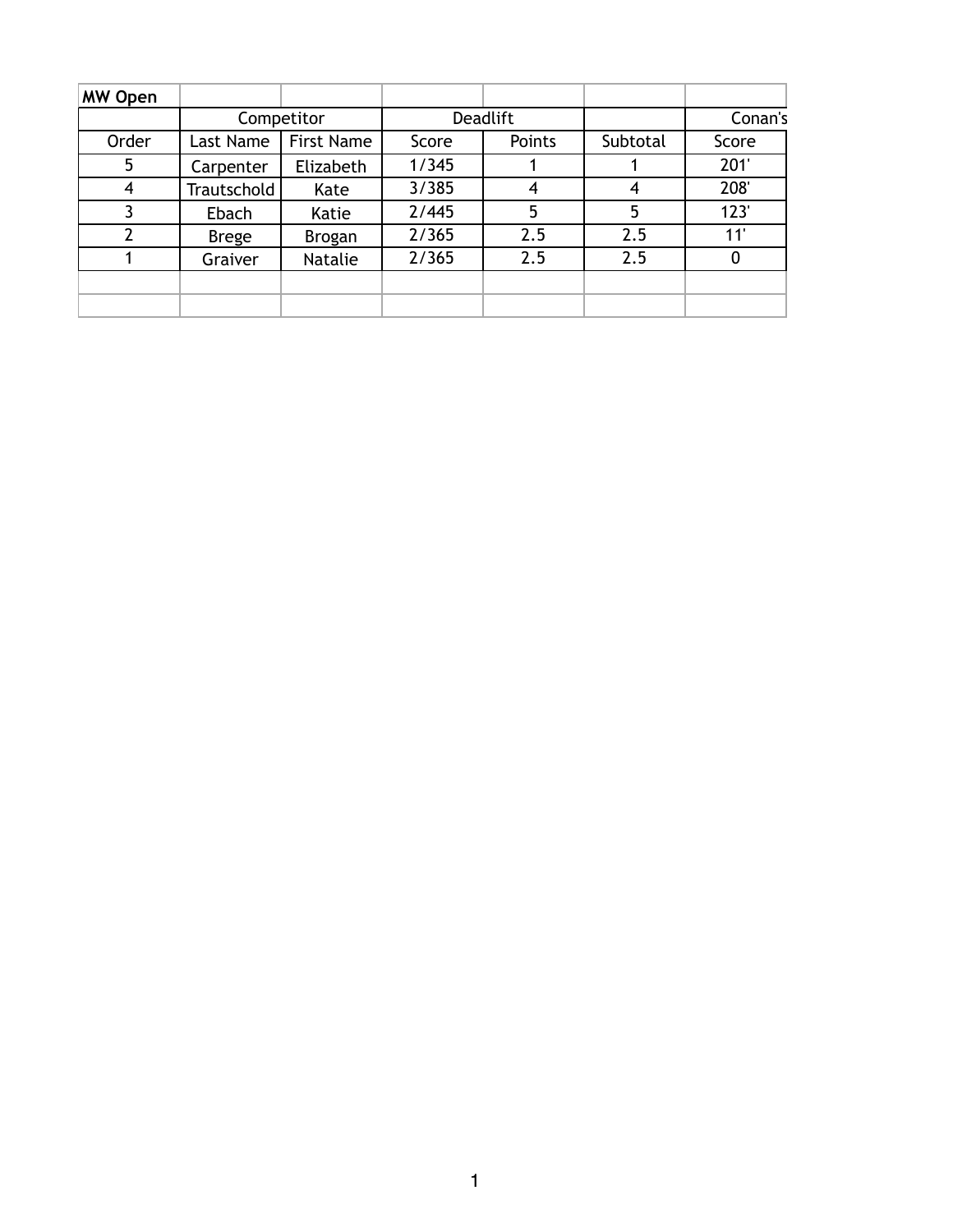| : Wheel |        |          |       | <b>Viking Press</b> |          | Odd Object Carry Medley |        |
|---------|--------|----------|-------|---------------------|----------|-------------------------|--------|
|         | Points | Subtotal | Score | Points              | Subtotal | Score                   | Points |
|         |        |          | 20    |                     | 10       |                         |        |
|         | 5      | Q        | 18    |                     | 13       |                         |        |
|         |        |          | 16    |                     |          |                         |        |
|         |        | 4.5      | 10    |                     | 6.5      |                         |        |
|         |        | 2.5      |       |                     | 3.5      |                         |        |
|         |        |          |       |                     |          |                         |        |
|         |        |          |       |                     |          |                         |        |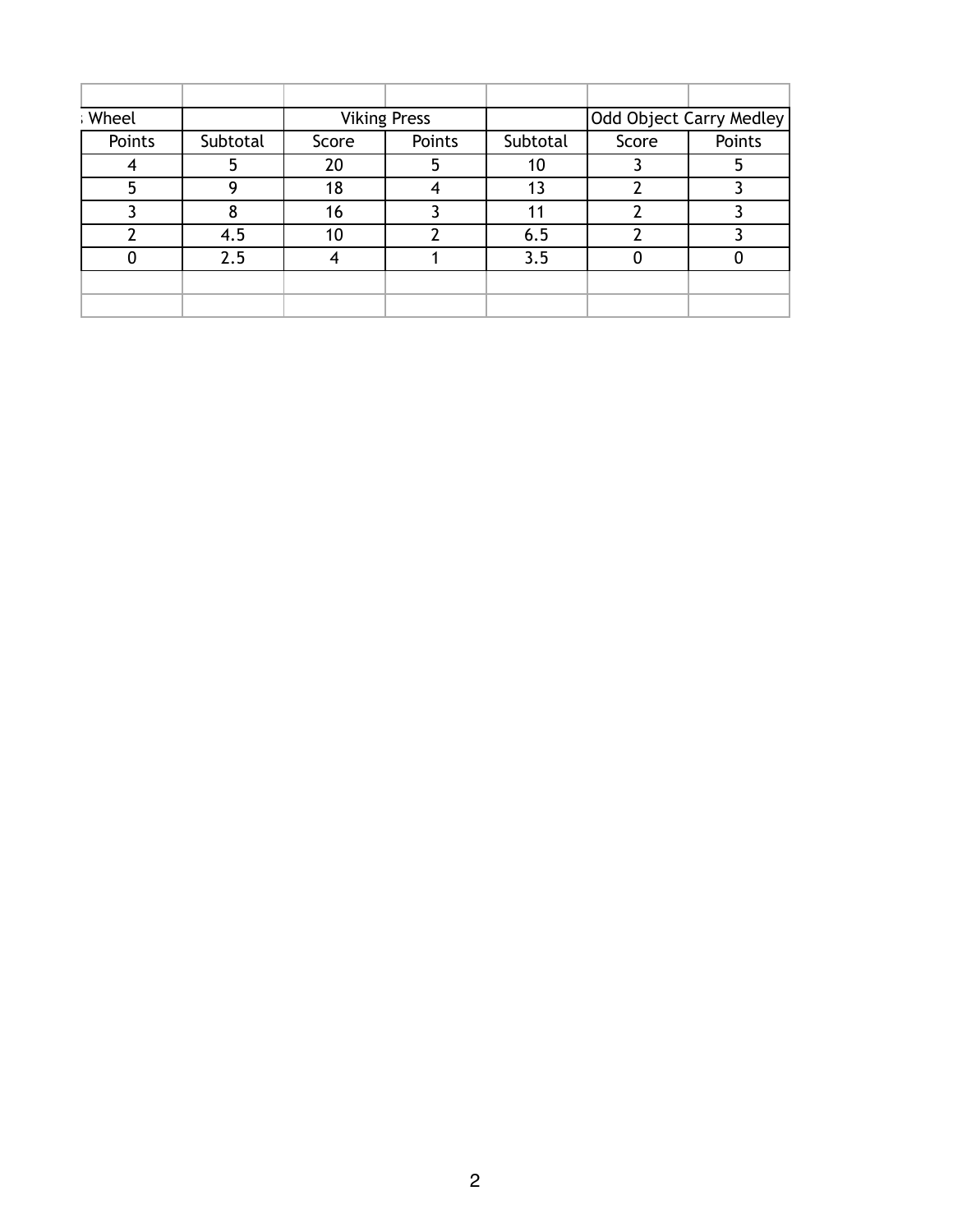|          |       | Stone Over Bar |                    |                            |         |
|----------|-------|----------------|--------------------|----------------------------|---------|
| Subtotal | Score | Points         | <b>Final Total</b> | Placing                    |         |
| 15       | 13    | 5              | 20                 |                            | $\star$ |
| 16       |       |                | 20                 | ົ                          | $\star$ |
| 14       |       |                | 17                 |                            |         |
| 9.5      | 5     |                | 11.5               |                            |         |
| 3.5      |       |                | 3.5                |                            |         |
|          |       |                |                    | *Tied - Event look back cd |         |
|          |       |                |                    |                            |         |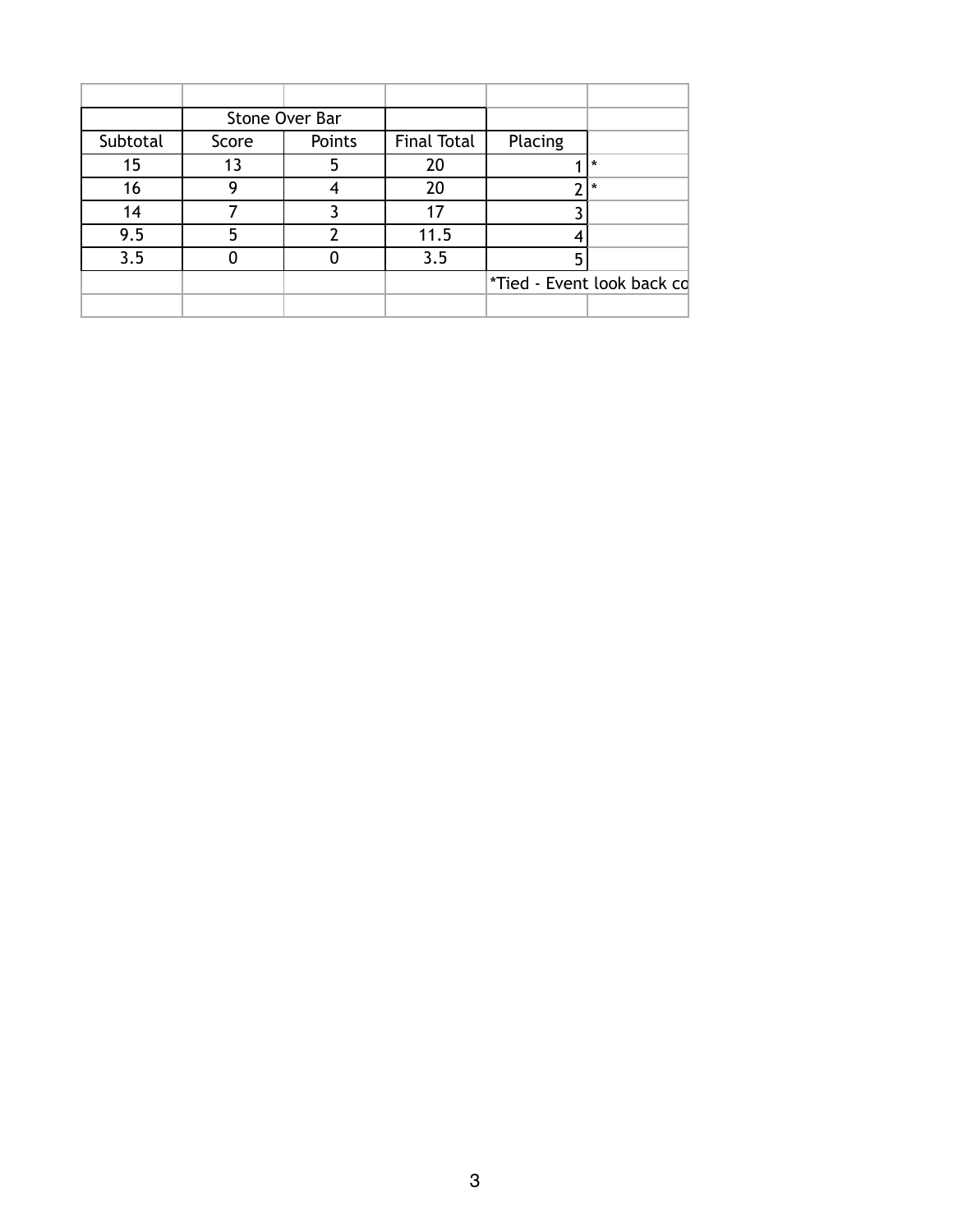| <b>HW Open</b> |            |                   |                 |               |          |         |
|----------------|------------|-------------------|-----------------|---------------|----------|---------|
|                | Competitor |                   | <b>Deadlift</b> |               |          | Conan's |
| Order          | Last Name  | <b>First Name</b> | Score           | Points        | Subtotal | Score   |
|                | Thatcher   | Rachel            | 3/505           | 4             | 4        | 184     |
|                | Batyik     | China             | 3/485           |               |          | 123'    |
|                | Adams      | Mollie            | 2/425           | $\mathcal{P}$ | 2        | 111'    |
| 4              | Zack       | Colette           | 1/405           |               |          | O       |
|                |            |                   |                 |               |          |         |
|                |            |                   |                 |               |          |         |
|                |            |                   |                 |               |          |         |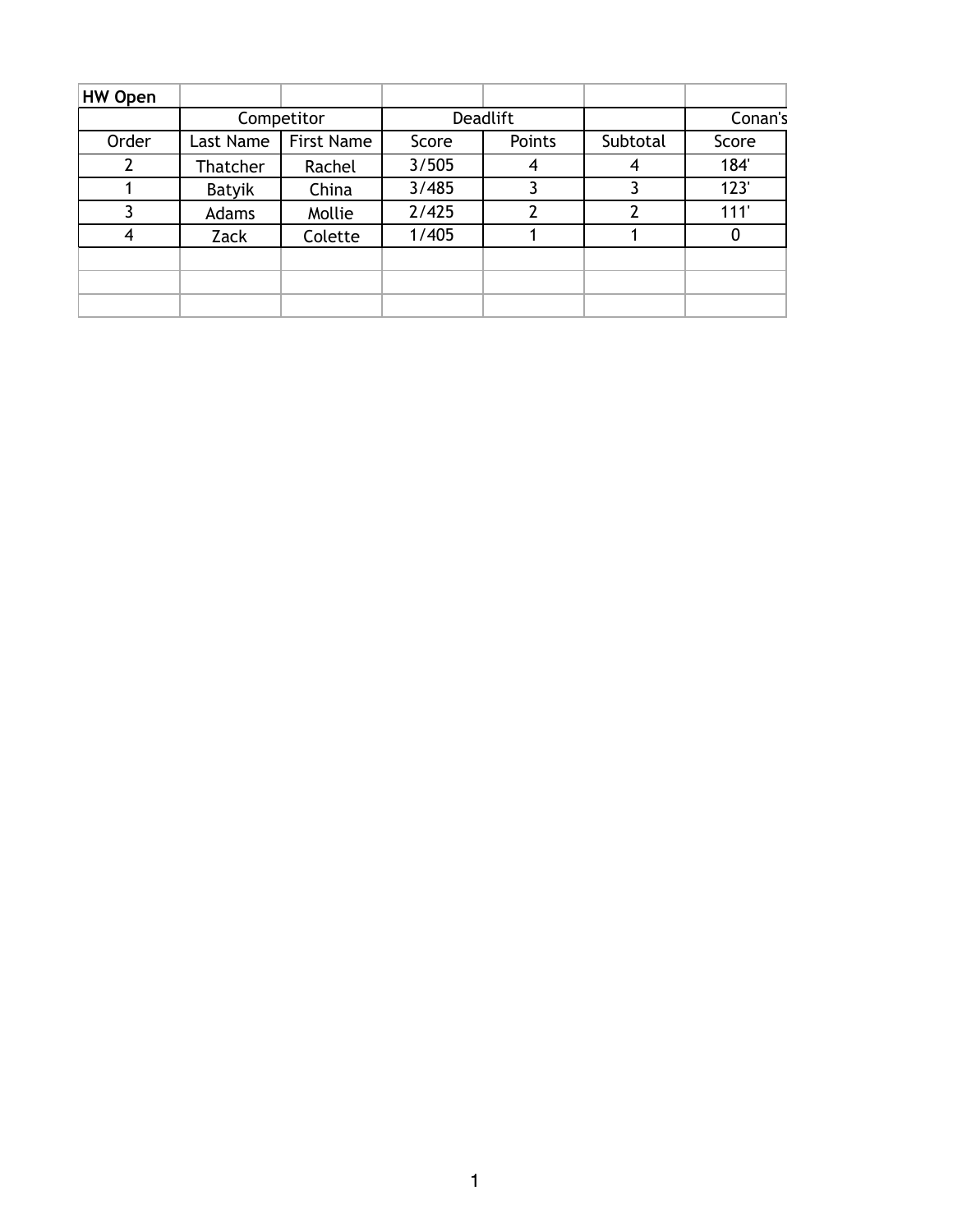| : Wheel |          |       | <b>Viking Press</b> |          | Odd Object Carry Medley |        |
|---------|----------|-------|---------------------|----------|-------------------------|--------|
| Points  | Subtotal | Score | Points              | Subtotal | Score                   | Points |
|         |          | 21    |                     |          |                         | 3.5    |
|         | o        | 12    |                     |          |                         | 1.5    |
|         |          | 18    |                     |          |                         | 3.5    |
|         |          |       |                     |          |                         | 1.5    |
|         |          |       |                     |          |                         |        |
|         |          |       |                     |          |                         |        |
|         |          |       |                     |          |                         |        |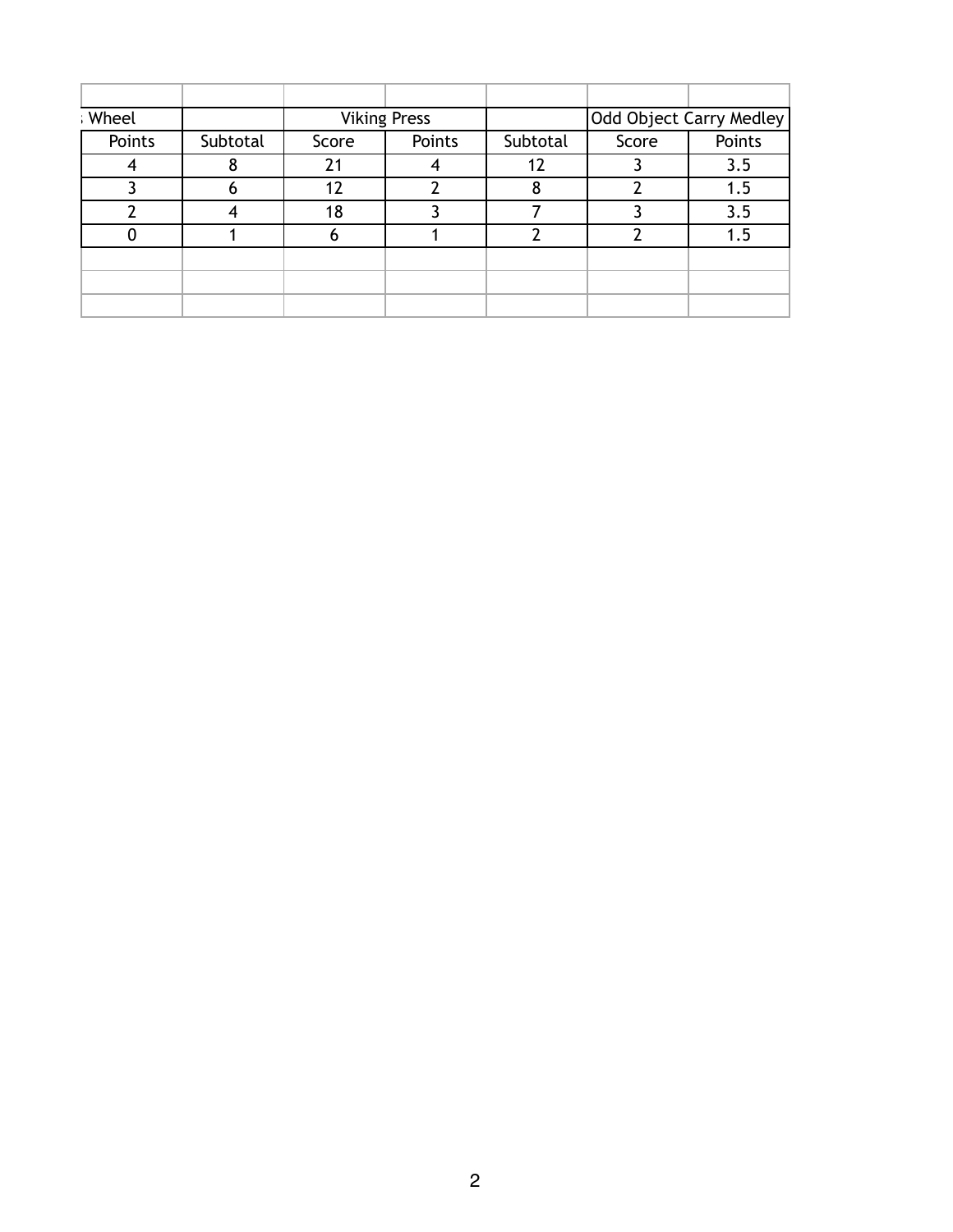|          |       | Stone Over Bar |                    |                            |         |
|----------|-------|----------------|--------------------|----------------------------|---------|
| Subtotal | Score | Points         | <b>Final Total</b> | Placing                    |         |
| 15.5     |       | 4              | 19.5               |                            |         |
| 9.5      |       |                | 12.5               | ኅ                          | $\star$ |
| 10.5     |       |                | 12.5               | ำ                          | $\star$ |
| 3.5      |       |                | 3.5                |                            |         |
|          |       |                |                    | *Tied - Event look back cd |         |
|          |       |                |                    |                            |         |
|          |       |                |                    |                            |         |